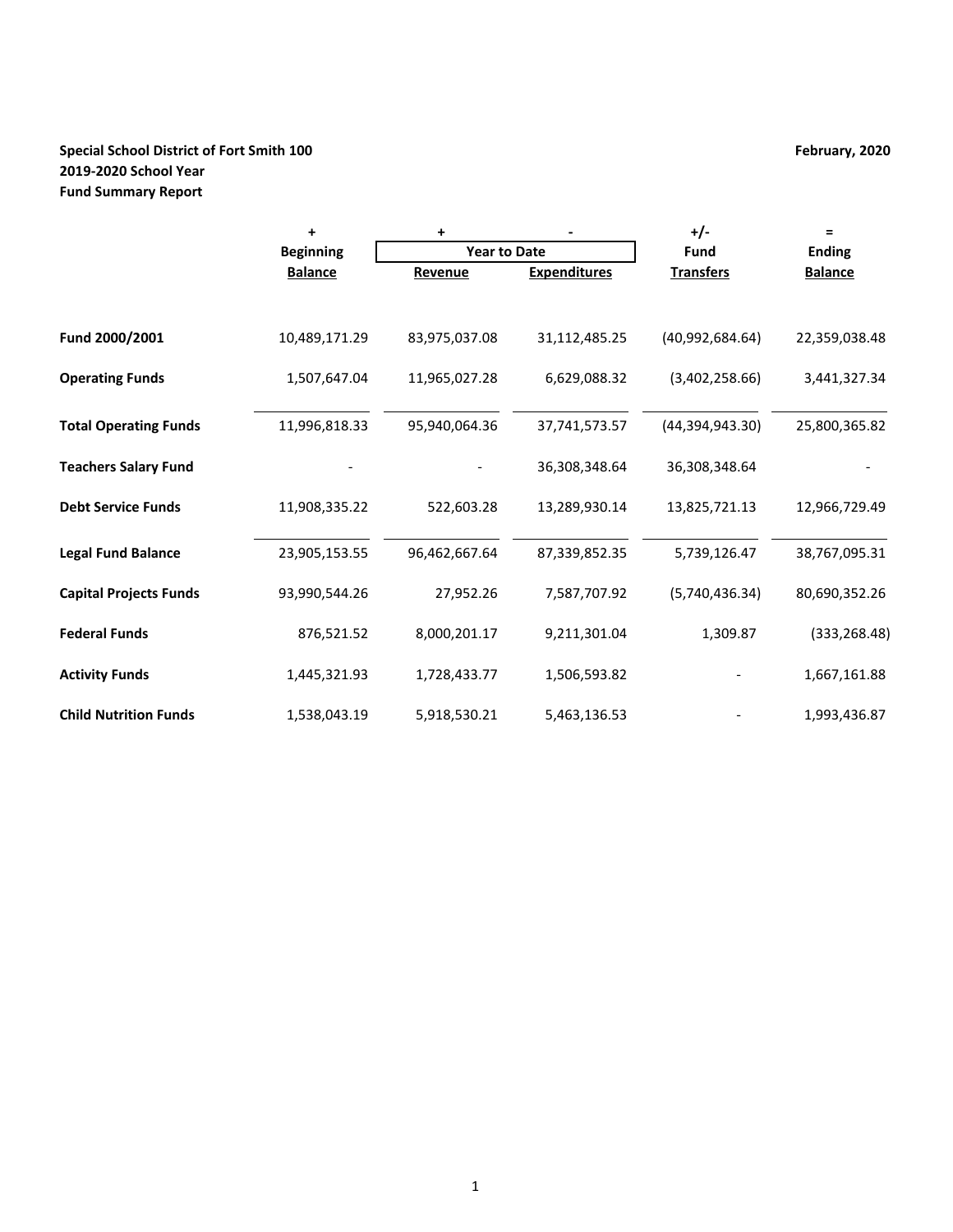# **Special School District of Fort Smith 100 February, 2020 2019-2020 School Year Revenue Report**

|                                       |                |               |               | (Excess) or           |
|---------------------------------------|----------------|---------------|---------------|-----------------------|
|                                       | February, 2020 | Year to Date  | <b>Budget</b> | <b>Short of Funds</b> |
| Property Taxes - Jul-Dec              |                | 38,591,702.09 | 39,000,000    | 408,298               |
| Property Taxes - Jan-Jun              | 460,476.21     | 3,070,745.91  | 20,000,000    | 16,929,254            |
| Property Taxes - Delinquent           | 202,873.59     | 1,609,217.94  | 2,200,000     | 590,782               |
| Property Taxes - Excess Comm          |                | 637,843.89    | 1,800,000     | 1,162,156             |
| Revenues in Lieu of Taxes             |                | 688,820.51    | 500,000       | (188, 821)            |
| Penalties/Interest on Tax             | 1,269.92       | 27,635.24     |               | (27, 635)             |
| <b>Interest Revenue</b>               | 44,169.33      | 320,922.59    | 450,000       | 129,077               |
| Contributions                         |                | 20,000.00     |               | (20,000)              |
| <b>Turf Sponsorships</b>              |                | 36,803.10     | 100,000       | 63,197                |
| Sale/Loss Compensation                |                | 43,452.73     |               | (43, 453)             |
| <b>State Foundation Funding</b>       | 4,823,874.00   | 38,602,045.00 | 57,905,435    | 19,303,390            |
| 98% Uniform Rate of Tax               |                |               | 1,000,000     | 1,000,000             |
| Other Local Revenue                   | 27,904.55      | 307,564.79    | 197,050       | (110, 514)            |
| Daycare Fees                          | 26,184.75      | 176,670.40    | 196,080       | 19,410                |
| Severance Tax                         |                | 1,193.29      | 1,000         | (193)                 |
| Special Ed Supervision                |                |               |               |                       |
| Special Ed Catastrophic               |                |               | 170,000       | 170,000               |
| <b>Residential Treatment</b>          | 113,160.00     | 314,820.00    | 736,000       | 421,180               |
| Professional Development              |                | 384,684.00    | 384,684       |                       |
| ale                                   |                | 332,183.00    | 415,229       | 83,046                |
| <b>ELL</b>                            |                | 1,065,015.00  | 1,126,425     | 61,410                |
| <b>NSL</b>                            | 975,424.00     | 6,839,517.77  | 10,729,659    | 3,890,141             |
| <b>Workforce Centers</b>              |                | 148,484.46    | 88,583        | (59, 901)             |
| <b>General Facility Funds</b>         |                |               |               |                       |
| Debt Service Funds                    |                | 32,915.00     |               | (32, 915)             |
| <b>Student Growth Funds</b>           |                |               |               |                       |
| <b>Declining Enrollement Funds</b>    | 155,801.00     | 486,414.00    |               | (486, 414)            |
| <b>College &amp; Career Readiness</b> |                |               |               |                       |
| <b>Broadband Match</b>                |                |               |               |                       |
| <b>Other State Funds</b>              | 72,439.50      | 287,216.44    | 309,758       | 22,542                |
| <b>Adult Education</b>                | 76,888.06      | 495,919.08    | 950,000       | 454,081               |
| State Preschool                       | 11,600.40      | 15,662.13     | 217,525       | 201,863               |
| <b>ABC Grant</b>                      | 172,827.00     | 1,402,616.00  | 1,748,270     | 345,654               |
| <b>Indirect Cost Revenue</b>          |                |               | 259,899       | 259,899               |
| <b>Total</b>                          | 7,164,892.31   | 95,940,064.36 | 140,485,597   | 44,545,534            |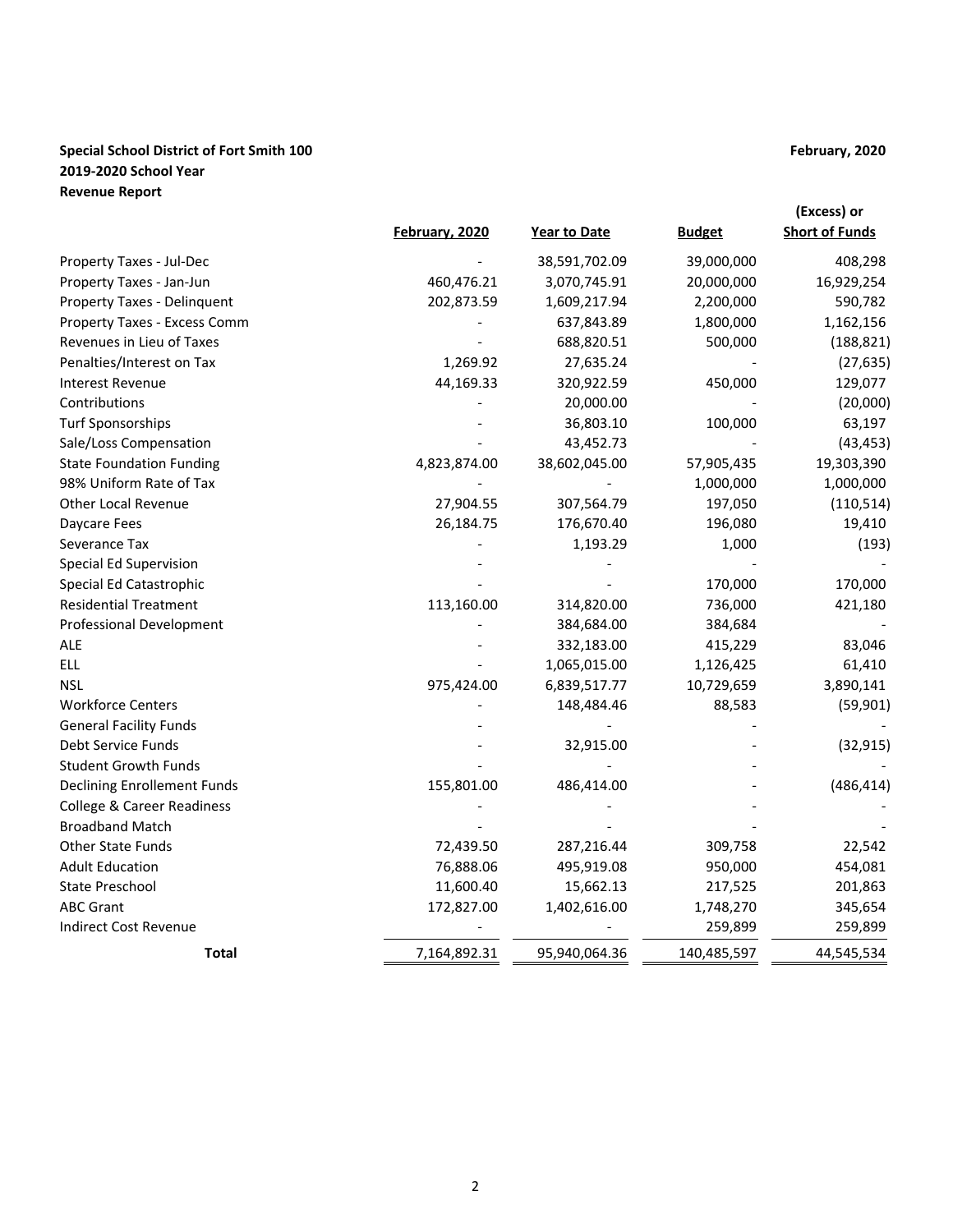# **Special School District of Fort Smith 100 February, 2020 2019-2020 School Year Expenditure Report**

|                                     | February, 2020 | <b>Year to Date</b> | <b>Budget</b> | (Overage) or<br><b>Left to Spent</b> |
|-------------------------------------|----------------|---------------------|---------------|--------------------------------------|
| <b>Teachers Salary Fund</b>         |                |                     |               |                                      |
| <b>Regular Education</b>            | 3,179,055.84   | 20,914,887.36       | 38,669,235    | 17,754,347                           |
| <b>Special Education</b>            | 471,023.15     | 3,134,302.39        | 5,997,005     | 2,862,703                            |
| <b>Vocational Education</b>         | 229,532.04     | 1,549,513.24        | 2,826,036     | 1,276,523                            |
| <b>Compensatory Education</b>       | 163,055.52     | 1,142,858.71        | 2,007,802     | 864,943                              |
| <b>Other Education</b>              | 195,893.76     | 1,196,626.40        | 2,237,384     | 1,040,757                            |
| <b>Pupil Services</b>               | 390,981.98     | 2,644,829.77        | 4,760,757     | 2,115,927                            |
| <b>Instructional Staff Services</b> | 372,065.09     | 2,523,765.63        | 4,211,179     | 1,687,413                            |
| <b>Administrative Services</b>      | 40,359.18      | 302,693.85          | 479,018       | 176,324                              |
| <b>School Admin Services</b>        | 377,990.17     | 2,745,465.34        | 4,614,230     | 1,868,765                            |
| <b>Central Services</b>             | 19,515.46      | 153,405.95          | 134,722       | (18, 684)                            |
| <b>Other Services</b>               |                |                     |               |                                      |
| <b>Totals</b>                       | 5,439,472.19   | 36,308,348.64       | 65,937,368    | 29,629,018                           |
| <b>Operating Funds</b>              |                |                     |               |                                      |
| <b>Regular Education</b>            | 1,171,465.66   | 9,552,512.60        | 17,379,811    | 7,827,298                            |
| <b>Special Education</b>            | 259,944.80     | 1,777,953.74        | 3,483,144     | 1,705,190                            |
| <b>Vocational Education</b>         | 77,497.38      | 489,797.06          | 924,261       | 434,464                              |
| <b>Compensatory Education</b>       | 55,475.22      | 454,416.60          | 936,238       | 481,821                              |
| <b>Other Education</b>              | 216,211.92     | 1,426,827.21        | 2,483,597     | 1,056,770                            |
| <b>Pupil Services</b>               | 423,406.47     | 2,860,290.37        | 5,173,245     | 2,312,955                            |
| <b>Instructional Staff Services</b> | 569,011.84     | 4,026,478.77        | 7,626,393     | 3,599,915                            |
| <b>Administrative Services</b>      | 48,119.03      | 481,208.84          | 744,689       | 263,480                              |
| <b>School Admin Services</b>        | 359,101.38     | 2,635,295.99        | 4,528,511     | 1,893,215                            |
| <b>Central Services</b>             | 279,900.34     | 2,012,395.25        | 3,910,398     | 1,898,002                            |
| Maintenance & Operations            | 1,075,729.42   | 9,380,268.02        | 15,329,469    | 5,949,201                            |
| <b>Pupil Transportation</b>         | 285,308.69     | 1,915,259.06        | 3,215,756     | 1,300,497                            |
| <b>Other Services</b>               | 63,248.63      | 728,870.06          | 1,521,177     | 792,306                              |
| <b>Totals</b>                       | 4,884,420.78   | 37,741,573.57       | 67,256,688    | 29,515,114                           |
| <b>Debt Service Fund</b>            |                |                     |               |                                      |
| Principal                           |                | 8,984,939.09        | 8,541,662     | (443, 278)                           |
| Interest                            |                | 4,293,704.36        | 5,062,407     | 768,702                              |
| Dues and Fees                       |                | 11,286.69           | 8,000         | (3, 287)                             |
| <b>Totals</b>                       |                | 13,289,930.14       | 13,612,068    | 322,137                              |